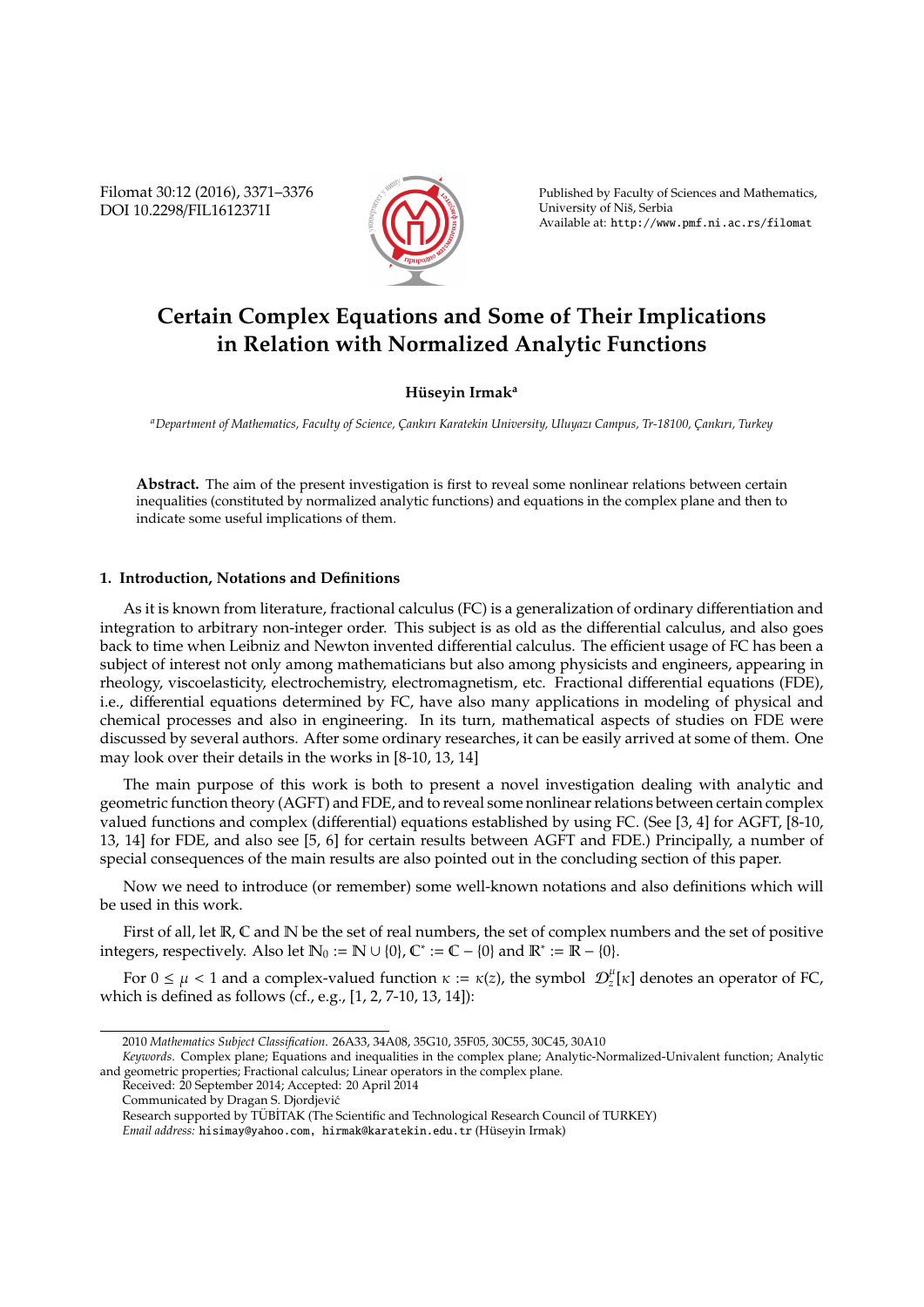Let κ(*z*) be an analytic function in a simply-connected region of the *z*−plane containing the origin. Then, the fractional derivative of order  $\mu$  is defined by

$$
\mathcal{D}_z^{\mu}[\kappa] = \frac{1}{\Gamma(1-\mu)} \frac{d}{dz} \int_0^z \frac{\kappa(\xi)}{(z-\xi)^{\mu}} d\xi \quad (0 \le \mu < 1), \tag{1}
$$

where the multiplicity of  $(z - \xi)^{-\mu}$  above is removed by requiring  $log(z - \xi)$  to be real when  $z - \xi > 0$ . Here and throughout this investigation, of course, the function  $\Gamma$  is the well-known gamma function that we know.

Under the hypotheses of the definition above, for an analytic function  $\kappa(z)$ , the fractional derivative of order  $m + \mu$  is also defined by

$$
\mathcal{D}_z^{m+\mu}[\kappa] = \frac{d^m}{dz^m} \big(\mathcal{D}_z^{\mu}[\kappa]\big) \quad \big(0 \le \mu < 1; m \in \mathbb{N}_0\big). \tag{2}
$$

As an application of the above operators, if we apply the definitions in (1) and (2) to the function  $\kappa(z) = z^{\omega}$ , it can be easily determined that

$$
\mathcal{D}_{z}^{m+\mu}[z^{\omega}] = \frac{\Gamma(\omega+1)}{\Gamma(\omega-m-\mu+1)} z^{\omega-m-\mu} \quad (\omega > m+\mu-1)
$$
\n(3)

for some  $0 \leq \mu < 1$  and for all  $m \in \mathbb{N}_0$ .

Next, let A denote the family of the functions *f*(*z*) normalized by the following Taylor-Maclaurin series:

$$
f(z) = z + a_2 z^2 + a_3 z^3 + \dots + a_n z^n + \dots \quad (a_{n+1} \in \mathbb{C}; \ n \in \mathbb{N}),
$$
 (4)

which are analytic in the unit open disk  $\mathbb{U} = \{z : z \in \mathbb{C} \text{ and } |z| < 1\}$ . This functions family  $\mathcal{A}$  has an important roles for AGFT. For certain examples concerning functions in the related family, see the results given by the references in [1, 2, 5-7].

By applying the operator  $\mathcal{D}_z^{\mu}[\cdot]$  to a complex function  $f(z)$  belonging to the class  $\mathcal A$ , given by (1), we can then define a linear operator  $J_z^{\mu}$ [*f*] in the following form:

$$
J_z^{\mu}[f] = \Gamma(2 - \mu)z^{\mu}\mathcal{D}_z^{\mu}[f] = z + \sum_{k=2}^{\infty} \frac{\Gamma(k+1)\Gamma(2-\mu)}{\Gamma(k-\mu+1)} a_k z^k,
$$
(5)

where  $\mu \in \mathbb{R} := \mathbb{R} - \{2, 3, 4, \dots\}.$ 

In order to prove main results in the next section, we need to recall the following assertion given by [11]: **Lemma 1.** Let  $p(z)$  be an analytic function in the disk U with  $p(0) = 1$ . If there exists a point  $z_0$  in U such that

$$
\Re e(p(z)) > 0 \ (|z| < |z_0|) \ , \ \Re e(p(z_0)) = 0 \ and \ p(z_0) \neq 0, \tag{6}
$$

*then*

$$
p(z_0) = ia
$$
 and  $\frac{zp'(z)}{p(z)}\Big|_{z=z_0} = ik(a + \frac{1}{a}) \quad (k \ge \frac{1}{2}; a \in \mathbb{R}^*).$  (7)

#### **2. The Main Results and Some Implications**

In this section, for stating of the main results and also their implications, it needs to introduce three important and comprehensive definitions which are in the following forms: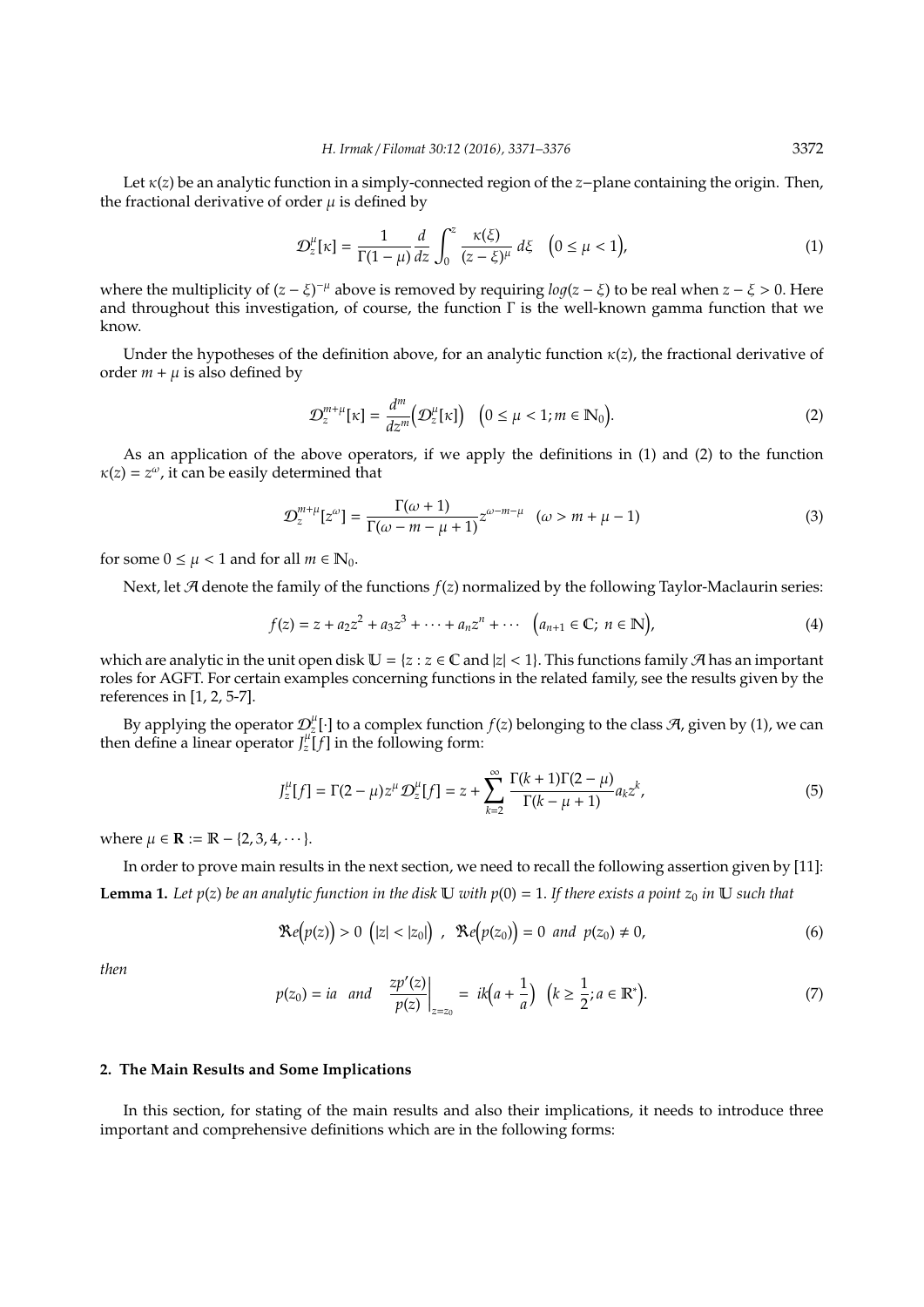$$
\mathcal{F}(z) = (1 - \lambda)f(z) + \lambda z f'(z) \quad (\lambda \in \mathbb{R}; f(z) \in \mathcal{A}),
$$
\n(8)

$$
(1 - \mu) J_z^{1 + \mu} [\mathcal{F}] + (1 + \mu) J_z^{\mu} [\mathcal{F}] = z \Phi(z) \quad (\mu \in \mathbf{R})
$$
\n(9)

and

$$
\left(\mu + (1 - \mu) \frac{J_z^{1+\mu}[\mathcal{F}]}{J_z^{\mu}[\mathcal{F}]} \right) \left(\frac{J_z^{\mu}[\mathcal{F}]}{z}\right)^{\delta} = \Psi(z) \quad \left(\delta \in \mathbb{R}^*; \mu \in \mathbf{R}\right).
$$
\n(10)

In relation to the definitions in (8)-(10), of course, after simple calculations, when focusing on the related definitions (8)-(10), it is easily seen that the function  $\mathcal{F}(z)$  is a member of the class  $\mathcal{A}$ , and the functions  $\Phi(z)$ and  $\Psi(z)$  are analytic in U, and also both of the complex equations include several certain types of complex differential equations (CDE) by choosing suitable values of the parameters  $\lambda$ ,  $\mu$  and/or  $\delta$  there. Here and throughout this work, note that the value of the complex power in (10) is considered to be its principle value.

We now begin by setting and then proving the theorems consisting of several useful results between certain complex - differential - equations and normalized analytic functions. The first of the main results is contained in the following form.

**Theorem 1.** Let the function  $\mathcal{F}(z)$  be defined by (8) and let the function  $\Phi(z)$  be an analytic in U also satisfy any *one of the following conditions:*

$$
\mathfrak{Im}(\Phi(z)) = 0 \quad \text{and} \quad \left| \mathfrak{Re}(\Phi(z)) \right| < 1. \tag{11}
$$

*If the function*  $\mathcal{F} := \mathcal{F}(z)$  *is a solution for the complex equation given by* (9), *then* 

$$
\Re e\left(\frac{J_z^{\mu}[\mathcal{F}]}{z}\right) > 0 \quad (\mu \in \mathbf{R}; z \in \mathbb{U}).
$$
\n(12)

**Proof.** Let  $f(z) \in \mathcal{A}$  and also let the function  $\mathcal{F}(z)$  be defined by (8). By means of the definition of the operator in (5), it can be easily derived that

$$
\frac{J_z^{\mu} \left[ \mathcal{F} \right]}{z} = 1 + \sum_{n=2}^{\infty} \frac{\Gamma(k+1)\Gamma(2-\mu)}{\Gamma(k-\mu+1)} \left( k\lambda - \lambda + 1 \right) a_k z^{k-1},\tag{13}
$$

where  $\lambda \in \mathbb{R}$ ,  $\mu \in \mathbb{R}$  and  $z \in \mathbb{U}$ .

If we define  $p(z)$  by

$$
\frac{J_z^{\mu}[\mathcal{F}]}{z} = p(z) \quad (\mu \in \mathbf{R}; z \in \mathbb{U}), \tag{14}
$$

then, clearly, the function  $p(z)$  is analytic in U with  $p(0) = 1$ . By means of the equality in (14), we easily obtain that

$$
\left(J_z^{\mu}\bigg[\mathcal{F}\bigg]\right)'+\frac{J_z^{\mu}\bigg[\mathcal{F}\bigg]}{z}=p(z)\bigg(2+\frac{zp'(z)}{p(z)}\bigg). \tag{15}
$$

By using (2.8) and also the well known identy:

$$
z \cdot \left(J_z^{\mu} \bigg[ \mathcal{F} \bigg] \right)' = (1 - \mu) J_z^{1 + \mu} \bigg[ \mathcal{F} \bigg] + \mu J_z^{\mu} \bigg[ \mathcal{F} \bigg], \tag{16}
$$

we easily get that

$$
(1 - \mu)J_z^{1 + \mu} \left[ \mathcal{F} \right] + (1 + \mu)J_z^{\mu} \left[ \mathcal{F} \right] \left( = zp(z)\left(2 + \frac{zp'(z)}{p(z)}\right) \right) =: z\Phi(z). \quad (say)
$$
 (17)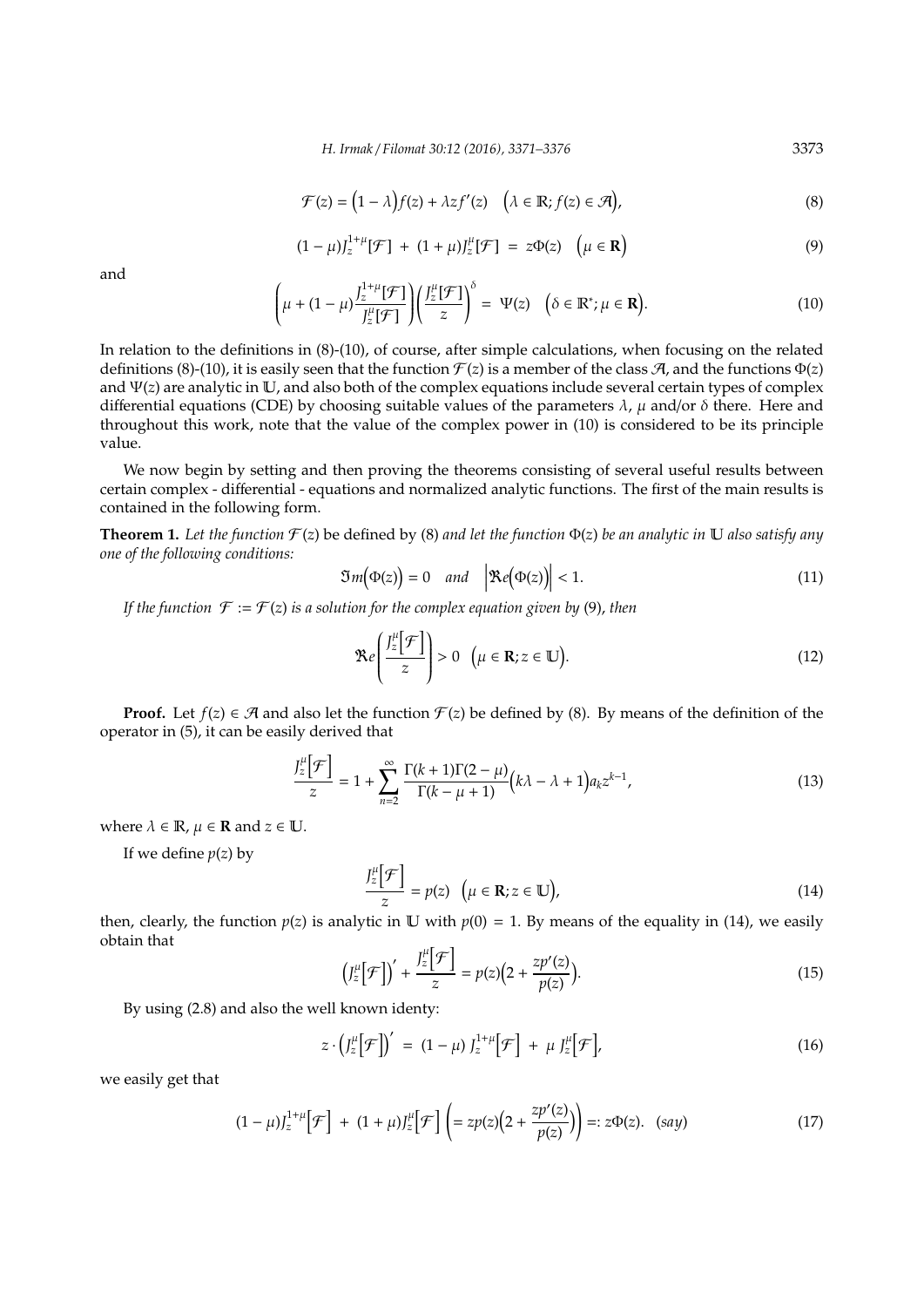Then, it is clear that Φ(*z*) is both an analytic function in U and satisfies the complex equation in (9).

Now assume that there exists a point  $z_0$  in  $U$  such that

$$
\mathcal{R}e(p(z)) > 0 \ (|z| < |z_0|) , \ \mathcal{R}e(p(z_0)) = 0 \ and \ p(z_0) \neq 0.
$$

From (6) of the Lemma 1, we then obtain that

$$
p(z_0) = ia
$$
 and  $\frac{zp'(z)}{p(z)}\Big|_{z=z_0} = ik(a + \frac{1}{a}) \quad (k \ge \frac{1}{2}; a \in \mathbb{R}^*).$ 

By using the assertions just above, (17) follows that

$$
\mathfrak{Im}\big(\Phi(z_0)\big)=\mathfrak{Im}\bigg[\left.\,p(z)\big(2+\frac{zp'(z)}{p(z)}\big)\right|_{z=z_0}\bigg]\,=\,2a\neq 0
$$

and

$$
\left|\mathfrak{Re}\big(\Phi(z_0)\big)\right|=\left|\mathfrak{Re}\left[p(z)\big(2+\frac{zp'(z)}{p(z)}\big)\right|_{z=z_0}\right]=\left|-k\big(a+\frac{1}{a}\big)\right|\geq 2k\geq 1.
$$

But, these results overtly contradict our assumptions in (11), respectively. Hence, the equality in (13) immediately yields that  $\Re e(p(z)) > 0$  for all  $z \in \mathbb{U}$ . Therefore, we evidently receive the inequality in (12). This completes the related proof.

The second of the main results is also contained in following form.

**Theorem 2.** Let the function  $\mathcal{F}(z)$  be defined by (8) and let the function  $\Psi(z)$  be an analytic in  $\mathbb U$  and also satisfy *any one of the following conditions:*

$$
\mathfrak{Im}(\Psi(z)) = 0 \quad \text{and} \quad \left| \mathfrak{Re}(\Psi(z)) \right| < \frac{1}{|\delta|} \quad \left( \delta \in \mathbb{R}^* \right). \tag{18}
$$

*If the function*  $\mathcal{F} := \mathcal{F}(z)$  *is a solution for the complex equation given by* (10), *then* 

$$
\Re e \left[ \left( \frac{J_z^{\mu} \left[ \mathcal{F} \right]}{z} \right)^{\delta} \right] > 0 \quad \left( \delta \in \mathbb{R}^*; \mu \in \mathbb{R}; z \in \mathbb{U} \right). \tag{19}
$$

**Proof.** Let  $f(z) \in \mathcal{A}$  and also let  $\mathcal{F}(z)$  be defined by (8). Then, in view of (13), if we first consider a function  $p(z)$  (which is analytic in U and  $p(0) = 1$ ) as in the form:

$$
\left(\frac{J_z^{\mu}[\mathcal{F}]}{z}\right)^{\delta} = p(z) \quad (\delta \in \mathbb{R}^*; \mu \in \mathbf{R}; z \in \mathbb{U})
$$
\n(20)

and also follow the smilar ways pursued in (15)-(17), we then derive that

$$
\left(\frac{J_z^{\mu}[\mathcal{F}]}{z}\right)^{\delta} + z \left(\frac{J_z^{\mu}[\mathcal{F}]}{z}\right)' \left(\frac{J_z^{\mu}[\mathcal{F}]}{z}\right)^{\delta-1} = p(z) \left(1 + \frac{1}{\delta} \frac{zp'(z)}{p(z)}\right),
$$

or, equivalently,

$$
\left(\mu + (1-\mu)\frac{J_z^{1+\mu}[\mathcal{F}]}{J_z^{\mu}[\mathcal{F}]}\right) \left(\frac{J_z^{\mu}[\mathcal{F}]}{z}\right)^{\delta} \left(= p(z) \left(1 + \frac{1}{\delta} \frac{zp'(z)}{p(z)}\right)\right) = \Psi(z). \quad (say)
$$
\n(21)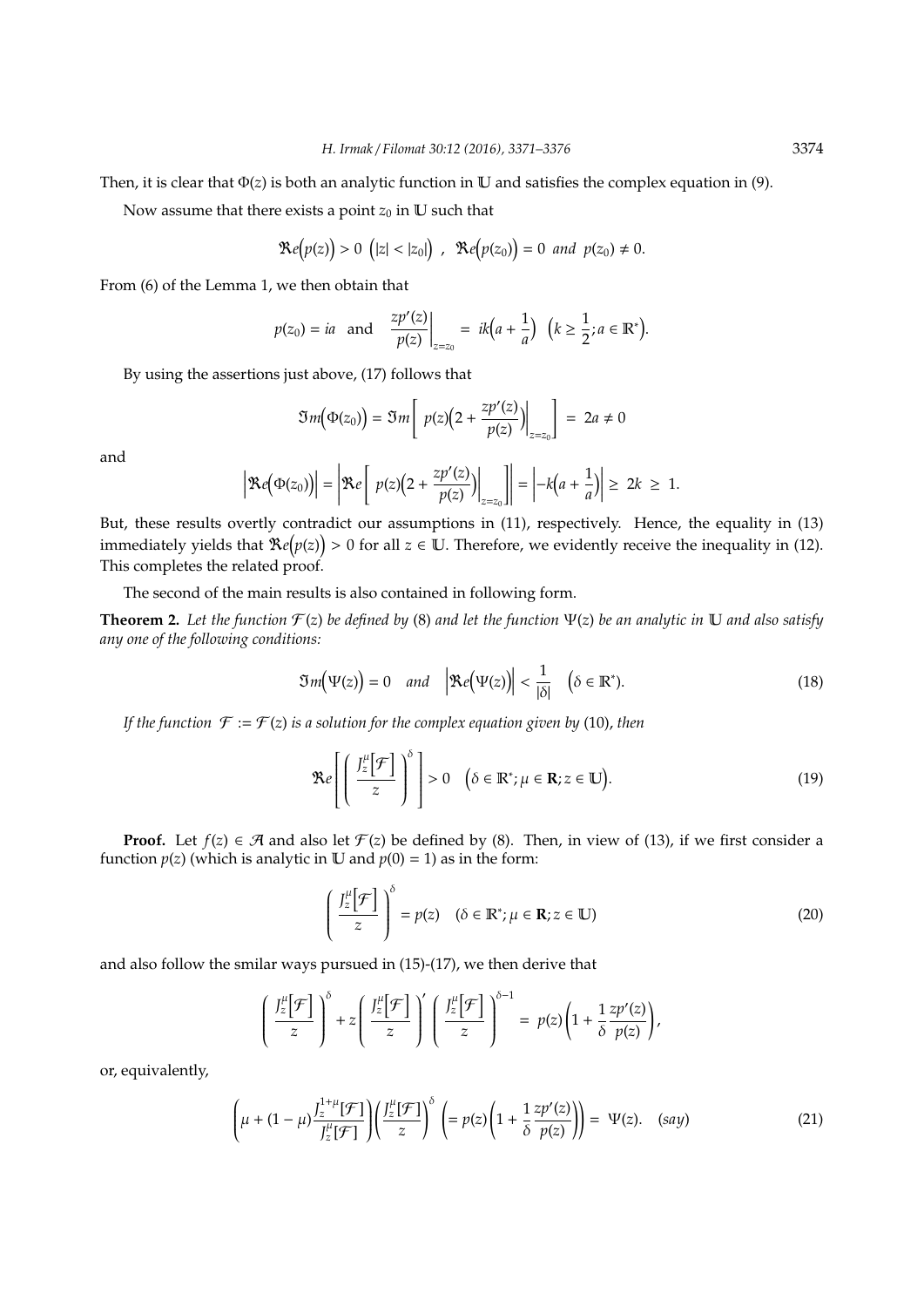Obviously, Ψ(*z*) is an analytic function in U and also satisfies the equation in (10). As we did in the proof of the Theorem 1, if we again the assumptions of the Lemma 1 to the equality in (21), we easily determine that

$$
\mathfrak{Im}\big(\Psi(z_0)\big)=\mathfrak{Im}\left[\left.p(z)\big(1+\frac{1}{\delta}\frac{zp'(z)}{p(z)}\big)\right|_{z=z_0}\right]\ =\ a\neq 0
$$

and

$$
\left|\mathfrak{Re}\big(\Psi(z_0)\big)\right|=\left|\mathfrak{Re}\left[p(z)\big(1+\frac{1}{\delta}\frac{zp'(z)}{p(z)}\big)\right|_{z=z_0}\right]=\left|-\frac{k}{\delta}\big(a+\frac{1}{a}\big)\right|\geq \frac{1}{|\delta|},
$$

which are contradictions with the assertions of Theorem 2 in (18), respectively. Hence, the equality in (15) yields that  $\Re e(p(z)) > 0$  for all  $z \in \mathbb{U}$ . Therefore, we receive the inequalty in (15). Thus, the proof of the Theorem 2 is completed.

As we emphasized in the section 1, the theorems above include several useful and comprehensive results between certain complex differential equations, which were given by (9) and (10), and normalized analytic functions, which were given by (1). It is impossible to list all of them. But, we want to center on only four of them, which are directly related to the results between CDE and AGFT. Both the consequences of these (i.e., Corollaries 1-4 below) and the other possible results of the related theorems (which are here omitted) are presented to the attention of the researchers who have been working on the theory relating to differential equation or univalent function.

By putting  $\mu := 0$  and  $\lambda := 0$  in (8), (9) and also in the Theorem 1, the following result (which is Corollary 1 below) dealing with close-to-starlikeness (w.r.t. origin) can be first revealed.

**Corollary 1.** Let  $w := f(z) \in \mathcal{A}$  and also let  $\Phi(z)$  be an analytic function and satisfy any one of the conditions given *by* (11). *Then,*

$$
z\frac{dw}{dz} + w = z\Phi(z) \implies \Re e\left(\frac{w}{z}\right) > 0 \quad (z \in \mathbb{U}).
$$

By setting  $\mu := 0$  and  $\lambda := 1$  in (8), (9) and also in the Theorem 1, the following result (which is Corollary 2 below) relating to close-to-convexity (w.r.t. origin) can be second obtained.

**Corollary 2.** Let  $w := f(z) \in \mathcal{A}$  and also let  $\Phi(z)$  be an analytic function and satisfy any one of the conditions given *by* (11). *Then,*

$$
z\frac{d^2w}{dz^2} + 2\frac{dw}{dz} = \Phi(z) \implies \Re e\left(\frac{dw}{dz}\right) > 0 \quad \big(z \in \mathbb{U}\big).
$$

By letting  $\mu := 0$  and  $\lambda := 0$  in (8), (9) and also in the Theorem 2, the following result (which is Corollary 3 below) can be then received.

**Corollary 3.** Let  $w := f(z) \in \mathcal{A}$  and also let  $\Psi(z)$  be an analytic function and satisfy any one of the conditions given *by* (18). *Then,*

$$
z\left(\frac{w}{z}\right)^{\delta} \frac{dw}{dz} = w \Psi(z) \implies \Re e\left[\left(\frac{w}{z}\right)^{\delta}\right] > 0 \quad \left(\delta \in \mathbb{R}^*; z \in \mathbb{U}\right).
$$

By choosing  $\mu := 0$  and  $\lambda := 1$  in (8), (10) and also in the Theorem 3, the following result (which is Corollary 4 below) can be also obtained.

**Corollary 4.** *Let w* := *f*(*z*) ∈ A *and also let* Ψ(*z*) *be an analytic function and satisfy any one of the conditions given by* (18). *Then,*

$$
\left(\frac{dw}{dz}\right)^{\delta}\left(z\frac{d^2w}{dz^2}+\frac{dw}{dz}\right)-\Psi(z)\frac{dw}{dz}=0 \implies \Re e\left[\left(\frac{dw}{dz}\right)^{\delta}\right]>0 \quad \left(\delta\in\mathbb{R}^*;z\in\mathbb{U}\right).
$$